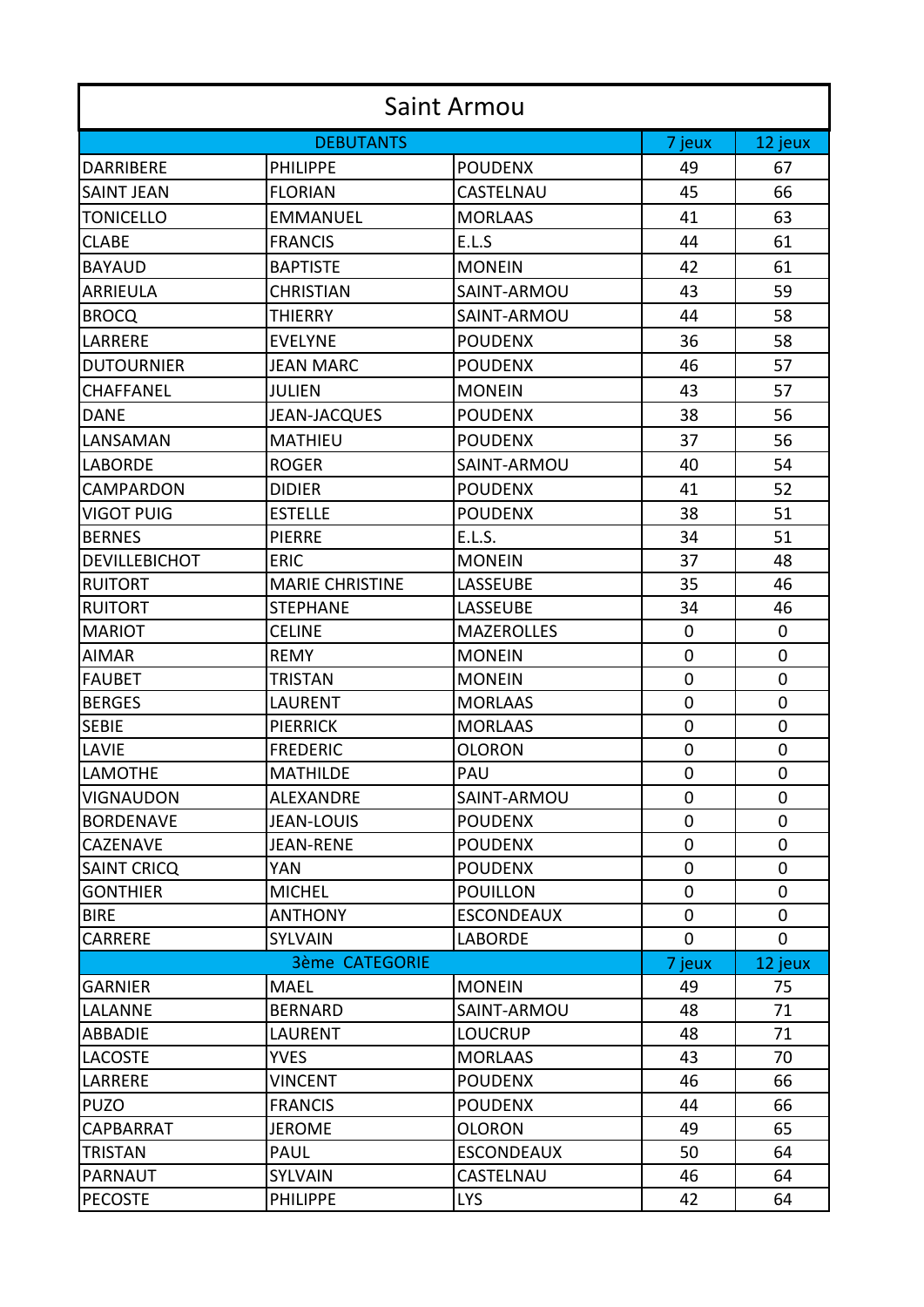| <b>CAUHAPE</b>       | <b>SERGE</b>           | <b>MONEIN</b>     | 36          | 63          |
|----------------------|------------------------|-------------------|-------------|-------------|
| <b>JOUANOLOU</b>     | <b>CHRISTIAN</b>       | <b>ORINCLES</b>   | 41          | 62          |
| <b>RUSSO</b>         | <b>GAETAN</b>          | <b>POMPS</b>      | 37          | 62          |
| <b>BARBE</b>         | <b>ALAIN</b>           | E.L.S.            | 42          | 61          |
| <b>LUPIET</b>        | <b>JULIEN</b>          | <b>POUDENX</b>    | 37          | 61          |
| <b>TASTET</b>        | <b>ALAIN</b>           | <b>ARBOUCAVE</b>  | 47          | 60          |
| <b>DUBOIS</b>        | <b>MAURICE</b>         | <b>BEUSTE</b>     | 40          | 60          |
| <b>DUCASSOU</b>      | <b>AURELIE</b>         | <b>POMPS</b>      | 40          | 60          |
| LAGACHE              | <b>ARNAUD</b>          | <b>POMPS</b>      | 40          | 59          |
| <b>DUCOM</b>         | <b>NICOLAS</b>         | <b>AYROS</b>      | 42          | 58          |
| <b>BIDAU</b>         | <b>JEAN-LOUIS</b>      | E.L.S.            | 42          | 57          |
| CAZAUBIEILH          | <b>PHILIPPE</b>        | <b>ARBOUCAVE</b>  | 44          | 56          |
| <b>LAFENETRE</b>     | <b>CLEMENT</b>         | <b>SIMACOURBE</b> | 43          | 56          |
| <b>CAPBLANQ</b>      | <b>JEAN-NOEL</b>       | <b>MORLAAS</b>    | 30          | 56          |
| <b>BRITIS</b>        | <b>CHRISTOPHE</b>      | SAINT-ARMOU       | 35          | 53          |
| <b>DECOLLATION</b>   | <b>JEAN</b>            | <b>E.L.S.</b>     | 35          | 50          |
| <b>TAILLEUR</b>      | <b>SEBASTIEN</b>       | CASTELNAU         | 33          | 47          |
| <b>VERGOTEN</b>      | <b>FRANCIS</b>         | <b>ESCONDEAUX</b> | 36          | 46          |
| <b>LASPOUMADERES</b> | <b>J-CLAUDE</b>        | E.L.S.            | $\mathbf 0$ | 0           |
| LASSALLE-ASTIS       | <b>HENRI</b>           | <b>E.L.S.</b>     | 0           | $\pmb{0}$   |
| <b>ARTERO</b>        | <b>JEAN</b>            | <b>OLORON</b>     | 0           | $\pmb{0}$   |
| <b>FAUSTIN</b>       | <b>FRANCOIS</b>        | <b>OLORON</b>     | 0           | $\pmb{0}$   |
| <b>FAUSTIN</b>       | <b>J-MICHEL</b>        | <b>OLORON</b>     | $\mathbf 0$ | $\mathbf 0$ |
| <b>GREGOIRE</b>      | <b>GILLES</b>          | <b>OLORON</b>     | $\pmb{0}$   | $\pmb{0}$   |
| LARRIEU              | <b>ANDRE</b>           | PAU               | $\mathbf 0$ | $\pmb{0}$   |
| <b>BARATS</b>        | <b>JEAN-PIERRE</b>     | <b>SIMACOURBE</b> | $\pmb{0}$   | $\pmb{0}$   |
| <b>BAZET</b>         | <b>GAEL</b>            | <b>SIMACOURBE</b> | $\mathbf 0$ | $\mathbf 0$ |
| LAFENETRE            | <b>AURELIEN</b>        | <b>SIMACOURBE</b> | 0           | 0           |
| <b>LAFENETRE</b>     | <b>PASCAL</b>          | <b>SIMACOURBE</b> | 0           | 0           |
| <b>REY</b>           | <b>LOIC</b>            | <b>SIMACOURBE</b> | 0           | 0           |
| <b>DUPOUY</b>        | <b>BENJAMIN</b>        | <b>POMPS</b>      | $\mathbf 0$ | $\mathbf 0$ |
| <b>FORESTIER</b>     | <b>REGINALD</b>        | ARBOUCAVE         | 0           | $\pmb{0}$   |
| <b>LAFITUQUE</b>     | <b>CEDRIC</b>          | CASTELNAU         | 0           | $\mathbf 0$ |
| <b>SAINT JEAN</b>    | <b>CHRISTOPHE</b>      | CASTELNAU         | 0           | $\mathbf 0$ |
| <b>TAILLEUR</b>      | <b>JEAN</b>            | CASTELNAU         | $\mathbf 0$ | $\mathbf 0$ |
| <b>LESPIAU</b>       | <b>FRANCIS</b>         | <b>POUDENX</b>    | $\mathbf 0$ | $\mathbf 0$ |
| <b>PRAT</b>          | <b>ARNAUD</b>          | <b>POUDENX</b>    | $\mathbf 0$ | $\mathbf 0$ |
| <b>AUZOU</b>         | <b>ALAIN</b>           | <b>POUILLON</b>   | $\mathbf 0$ | $\mathbf 0$ |
| <b>LATARCHE</b>      | <b>FLAVIEN</b>         | <b>LOUCRUP</b>    | $\mathbf 0$ | $\mathbf 0$ |
| <b>MAGENTIES</b>     | <b>JEAN-CHRISTOPHE</b> | <b>LOUCRUP</b>    | $\mathbf 0$ | $\mathbf 0$ |
| <b>LAURIQUE</b>      | <b>DOMINIQUE</b>       | <b>ORINCLES</b>   | 0           | $\mathbf 0$ |
| 2ème CATEGORIE       |                        |                   | 7 jeux      | 12 jeux     |
| PEDEGERT             | <b>JOEL</b>            | <b>POMPS</b>      | 43          | 74          |
| <b>LAHITTE</b>       | <b>GUY</b>             | <b>MONEIN</b>     | 40          | 72          |
| <b>GARCIA</b>        | <b>RODOLPHE</b>        | <b>ORINCLES</b>   | 45          | 70          |
| <b>VIDAL</b>         | <b>HERVE</b>           | SAINT-ARMOU       | 49          | 68          |
| <b>GARNIER</b>       | <b>BRUNO</b>           | <b>MONEIN</b>     | 47          | 66          |
| <b>MENVIELLE</b>     | <b>CLAUDE</b>          | <b>OLORON</b>     | 44          | 65          |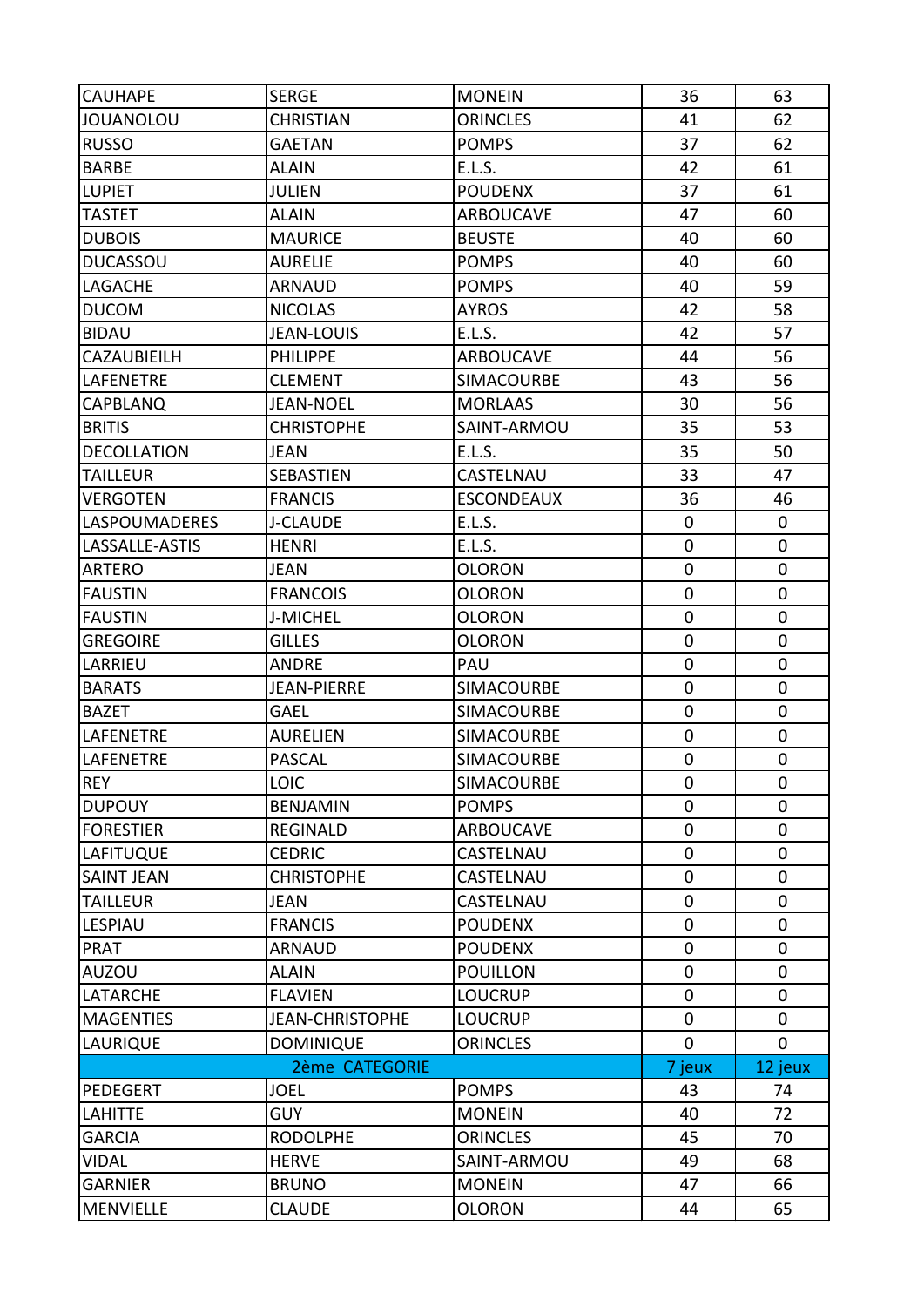| <b>CASTETS</b>     | <b>ALAIN</b>         | <b>LAHOSSE</b>    | 44          | 64          |
|--------------------|----------------------|-------------------|-------------|-------------|
| <b>DARROZES</b>    | <b>PATRICK</b>       | <b>ARBOUCAVE</b>  | 38          | 63          |
| <b>ABIGNON</b>     | <b>JACQUES</b>       | <b>POUDENX</b>    | 40          | 62          |
| LAMAISON           | <b>J-JACQUES</b>     | CASTELNAU         | 46          | 61          |
| LARRERE            | <b>JEAN-PHILIPPE</b> | <b>POUDENX</b>    | 46          | 61          |
| <b>CAPBARRAT</b>   | <b>FRANCIS</b>       | CASTELNAU         | 41          | 61          |
| <b>TURCOT</b>      | <b>DAVID</b>         | <b>ARBOUCAVE</b>  | 39          | 61          |
| CAMOU              | <b>CHRISTOPHE</b>    | <b>OLORON</b>     | 43          | 59          |
| <b>BONNEHON</b>    | <b>MARC</b>          | <b>MONEIN</b>     | 39          | 58          |
| <b>DUTOURNIER</b>  | J-PIERRE             | <b>POMPS</b>      | 42          | 57          |
| <b>SAINT JEAN</b>  | <b>BERNARD</b>       | CASTELNAU         | 40          | 57          |
| CAZAUBIEILH        | <b>JACQUES</b>       | <b>ARBOUCAVE</b>  | 39          | 57          |
| <b>DARRIEUTORT</b> | <b>DIDIER</b>        | <b>ARBOUCAVE</b>  | 39          | 57          |
| LARRERE            | <b>JEAN-MARC</b>     | <b>POUDENX</b>    | 31          | 55          |
| <b>HOURCADE</b>    | <b>SEBASTIEN</b>     | <b>MONEIN</b>     | 35          | 52          |
| <b>BEILLÉ</b>      | <b>HERVÉ</b>         | <b>MONEIN</b>     | 0           | 0           |
| <b>URTIZVEREA</b>  | <b>PIERRE</b>        | <b>OLORON</b>     | 0           | $\mathbf 0$ |
| <b>BOUSQUET</b>    | <b>FREDERIC</b>      | SAINT-ARMOU       | $\mathbf 0$ | $\mathbf 0$ |
| LALANNE            | <b>JEAN-LUC</b>      | SAINT-ARMOU       | 0           | $\pmb{0}$   |
| <b>SANDRES</b>     | <b>JEAN-CLAUDE</b>   | <b>POUILLON</b>   | 0           | $\pmb{0}$   |
| <b>DUCAMP</b>      | <b>GUY</b>           | <b>LAHOSSE</b>    | $\mathbf 0$ | $\pmb{0}$   |
| CONDOU             | <b>PATRICK</b>       | <b>ORINCLES</b>   | 0           | $\pmb{0}$   |
| <b>LAFFONT</b>     | J-MICHEL             | <b>ORINCLES</b>   | 0           | $\mathbf 0$ |
| SAUVAGE            | <b>JULIEN</b>        | <b>ORINCLES</b>   | 0           | $\mathbf 0$ |
|                    |                      |                   |             |             |
|                    | 1ère CATEGORIE       |                   | 7 jeux      | 12 jeux     |
| <b>VIDAL</b>       | <b>HENRI</b>         | SAINT-ARMOU       | 51          | 86          |
| <b>ROUTUROU</b>    | <b>KEVIN</b>         | <b>MORLAAS</b>    | 54          | 80          |
| <b>VIGNAU</b>      | <b>FREDERIC</b>      | <b>BEUSTE</b>     | 48          | 78          |
| <b>RIVIERE</b>     | <b>YANNICK</b>       | <b>MONEIN</b>     | 47          | 72          |
| <b>HERAUT</b>      | <b>PATRICK</b>       | <b>LOUCRUP</b>    | 40          | 72          |
| <b>VIDAL</b>       | <b>FABIEN</b>        | SAINT-ARMOU       | 49          | 69          |
| CAPBARRAT          | <b>SERGE</b>         | <b>OLORON</b>     | 48          | 69          |
| <b>PRAT</b>        | <b>STEPHANE</b>      | <b>LOUCRUP</b>    | 46          | 66          |
| <b>PUYOO</b>       | <b>PHILIPPE</b>      | <b>MORLAAS</b>    | 46          | 65          |
| LAMAISON           | LAURENT              | CASTELNAU         | 43          | 65          |
| <b>BERNADET</b>    | <b>VICTOR</b>        | <b>POUDENX</b>    | 41          | 65          |
| <b>KLEBER</b>      | <b>GUY</b>           | SAINT-ARMOU       | 45          | 64          |
| <b>DAUDE</b>       | <b>ANDRE</b>         | <b>ESCONDEAUX</b> | 38          | 64          |
| <b>LOUSTALET</b>   | <b>FRANCIS</b>       | <b>BEUSTE</b>     | 44          | 62          |
| <b>BIEC</b>        | <b>GUILLAUME</b>     | <b>OLORON</b>     | 41          | 61          |
| <b>CONTE</b>       | <b>DOMINIQUE</b>     | <b>MORLAAS</b>    | 45          | 60          |
| <b>EPAILLARD</b>   | <b>MICHEL</b>        | <b>MORLAAS</b>    | 39          | 60          |
| <b>BARRERE</b>     | ANDRE                | <b>LOUCRUP</b>    | 35          | 59          |
| PERROCHAUD         | <b>CHRISTOPHE</b>    | <b>MONEIN</b>     | 41          | 58          |
| <b>GEYRE</b>       | <b>ROLAND</b>        | <b>POMPS</b>      | 40          | 58          |
| <b>HOURTIN</b>     | <b>PATRICK</b>       | CASTELNAU         | 39          | 57          |
| LAFENETRE          | <b>FRANCIS</b>       | SIMACOURBE        | 41          | 55          |